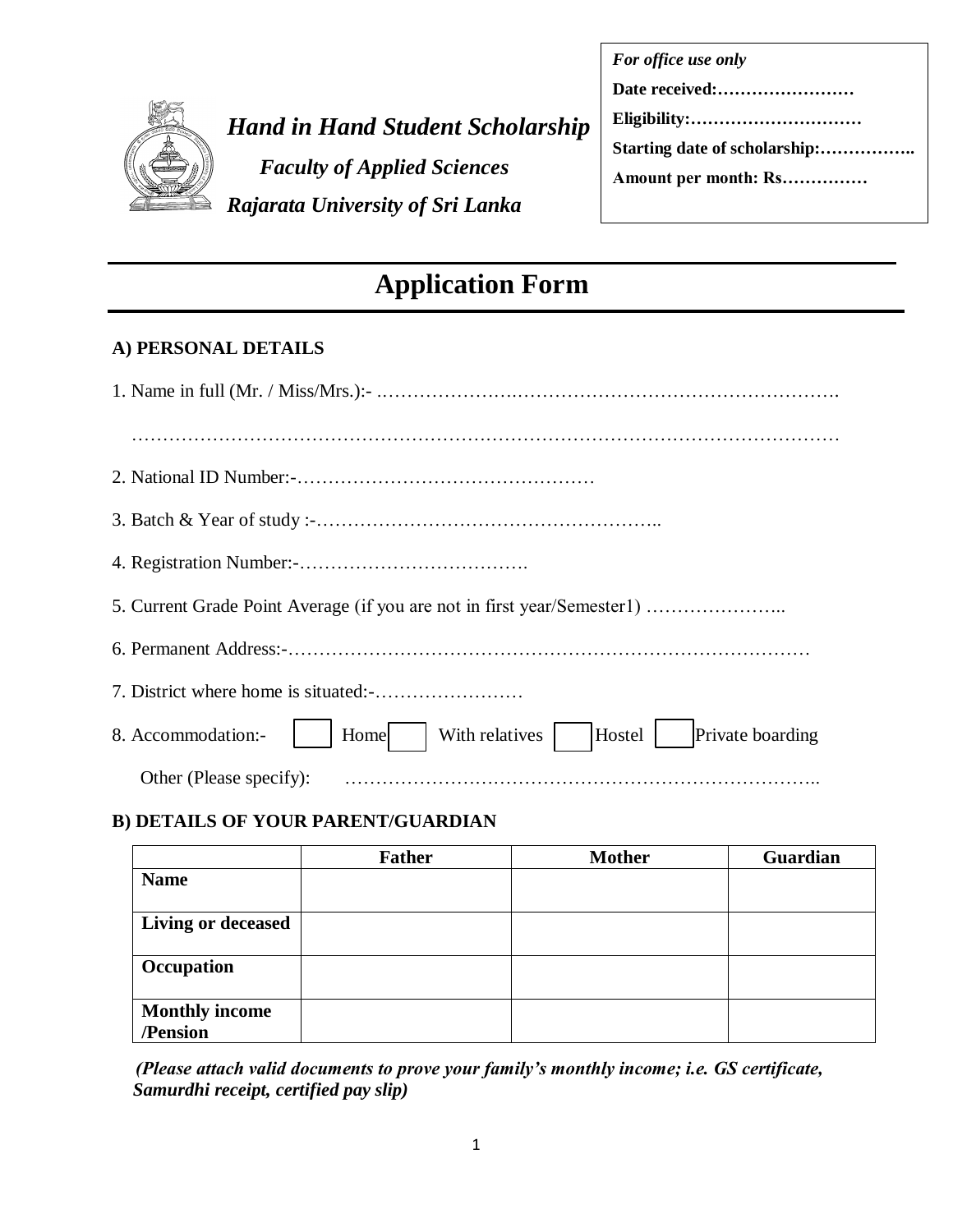## **C) DETAILS OF YOUR BROTHERS AND SISTERS**

| <b>Name</b> | Gender | Age<br>(yrs) | Married/<br><b>Unmarried</b> | Employed/<br><b>Studying? (State</b><br>the occupation if<br>employed) | <b>Place of</b><br>Employment/<br><b>Studying</b> |
|-------------|--------|--------------|------------------------------|------------------------------------------------------------------------|---------------------------------------------------|
|             |        |              |                              |                                                                        |                                                   |
|             |        |              |                              |                                                                        |                                                   |
|             |        |              |                              |                                                                        |                                                   |
|             |        |              |                              |                                                                        |                                                   |
|             |        |              |                              |                                                                        |                                                   |

#### **D) FINANCIAL POSITION OF APPLICANT**

1. Approximate monthly personal expenditure while attending university.

| 2. Do you currently receive any scholarship/financial assistance? $\Box$ Yes $\Box$ No<br>If yes, give details |
|----------------------------------------------------------------------------------------------------------------|
|                                                                                                                |
|                                                                                                                |
|                                                                                                                |
|                                                                                                                |
| 3. Please provide details of your bank account(s) in case of crediting scholarship.                            |

Account number:-………………………… Bank and branch:-……………………